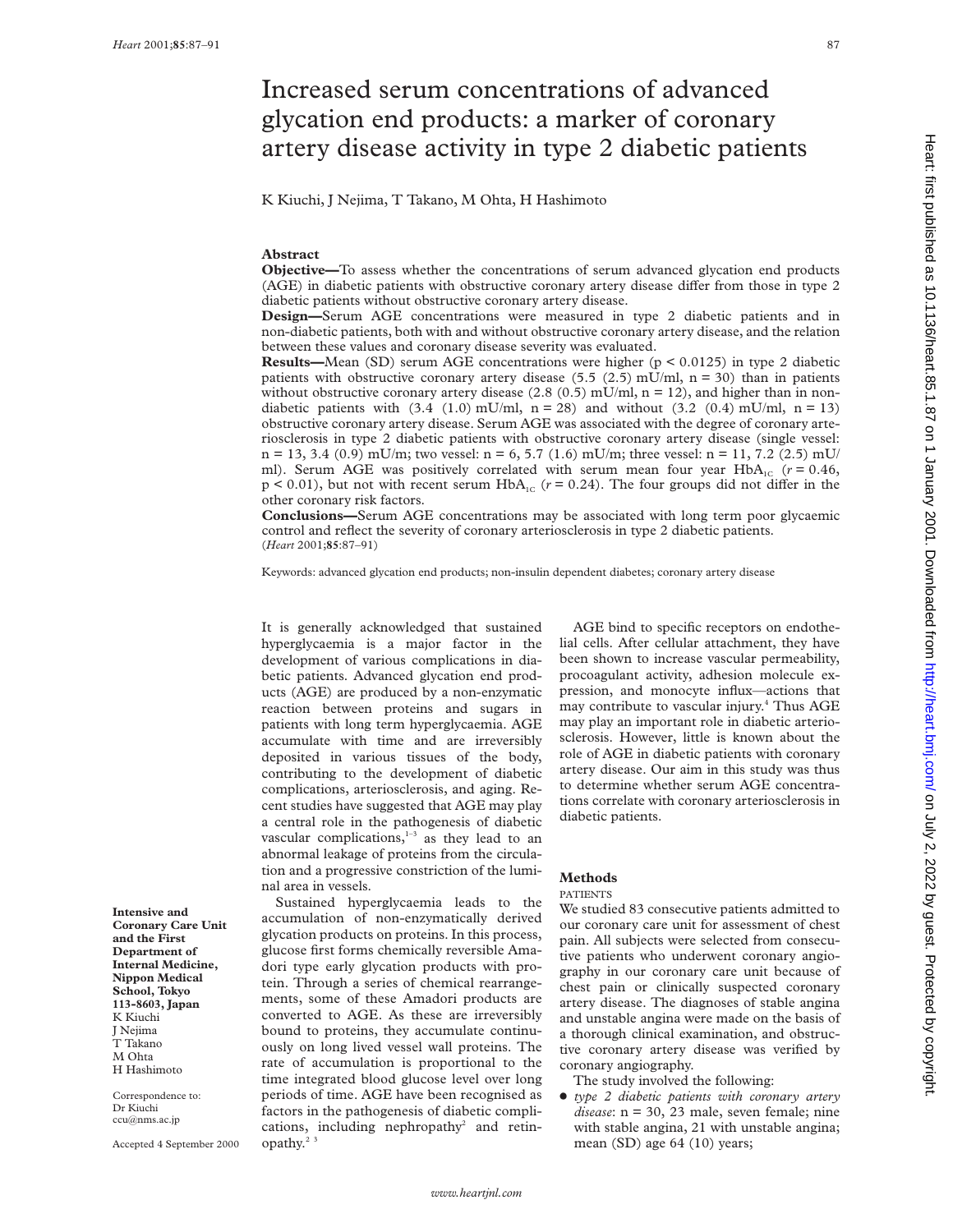- x *type 2 diabetic patients without coronary artery disease*: n = 12, nine male, three female; mean age 64 (10) years;
- x *non-diabetic patients with coronary artery disease*: n = 28, 22 male, six female; six with stable angina, 22 with unstable angina; mean age 67 (9) years;
- x *non-diabetic patients without coronary artery disease*: n = 13, nine male, four female; mean age 66 (19) years.

Obstructive coronary artery disease was defined as a reduction of 75% or more in the luminal diameter of at least one major epicardial coronary artery, determined by coronary angiography. Eleven patients had three vessel disease, six had two vessel disease, and 13 had single vessel disease in the type 2 diabetic patients with obstructive coronary artery disease. Among the diabetic patients without significant coronary stenosis, one had coronary calcification, and one had diffuse coronary sclerosis; coronary stenosis in these patients did not reach 50% diameter reduction.

Patients with renal dysfunction (serum creatinine concentration  $\geq 133 \text{ }\mu\text{mol/l)}$  and acute myocardial infarction were excluded from the study. Study subjects were classified as non-smokers if they had never smoked or had stopped smoking at least one year before cardiac catheterisation. All the other subjects were classified as smokers. Hypertension was defined as a systolic blood pressure of > 140 mm Hg and/or a diastolic blood pressure of > 90 mm Hg. Patients were considered to have hypertension if they had been treated with antihypertensive drugs. The definition of glucose tolerance was based on a two hour 75 g oral glucose tolerance test according to the World Health Organization criteria. Patients were considered to have diabetes mellitus if they had been treated with antidiabetic drugs.

#### AGE ANALYSIS

Serum AGE was measured by a newly developed enzyme linked immunosorbent assay (ELISA) method using anti-AGE keyhole limpet haemocyanin, as previously described.5–7 AGE keyhole limpet haemocyanin (KLH, Calbiochem, California, USA) was prepared by incubating 50 mg KLH at 37°C for 16 weeks in 2 ml sterile 0.4 M phosphate buffer, pH 7.2, containing 0.56 M glucose. Anti-AGE antibody was raised in rabbit by immunising interdermally with AGE-KLH (400 µg), emulsified with complete Freund's adjuvant, 10 times at four week intervals. Antisera obtained two weeks after the final injection were used for the assay.

A 96 well microplate (MaxiSorp, Nune, Denmark) was coated at 4 °C overnight with 100 µl of AGE-bovine serum albumin (BSA, Sigma, Missouri, USA) diluted 10 5 -fold with phosphate buffered saline (PBS). After washing with PBS containing 0.05 % tween-20 (PBST), 100 µl of diluted AGE-BSA  $(1:10<sup>2</sup>$  to 1:10 6 ) as standards, or serum samples treated as above, were added to each well. Then 100 µl of anti-AGE antiserum diluted 1:10 <sup>4</sup> was added and incubated at 4 °C overnight. After washing with PBST, 100 µl of HRP-antirabbit immunoglobulins was added to each well and incubated at 25 °C for four hours. Also after washing with PBST, 100 µl of 3,3',5,5' tetramethylbenzidine solution was added to each well and incubated for 40 minutes. The optical density was measured at 450 nm with a microplate ELISA reader, after the addition of 50 µl of 2 N  $H_2SO_4$ .

Results are expressed as arbitrary AGE units (1 mU of AGE corresponds 4 µl of AGE-BSA standard). Our antibody did not cross react with Amadori products but did cross react with carboxymethyl lysine, and reacted slightly with pentosidine. Values for the intra-assay coefficient of variation of our ELISA system were 4.8–10.2%, and interassay values were 3.5–  $6.2\%$ 

Venous blood samples were drawn from each subject after overnight fasting for measurement of plasma glucose, total cholesterol, triglycerides, high density lipoprotein (HDL) cholesterol, low density lipoprotein (LDL) cholesterol, uric acid, and haemoglobin  $A_{1C}$  (Hb $A_{1C}$ ). Glucose was determined by the glucose oxidase method, <sup>8</sup> and total cholesterol, <sup>9</sup> triglycerides,<sup>10</sup> HDL cholesterol,<sup>11</sup> and uric acid were determined as described previously. The LDL cholesterol concentrations were calculated according to the Friedewald equation.<sup>12</sup> Measurements of  $HbA_{1C}$  were made every month for a median of four years. We calculated the average of  $HbA_{1C}$  values measured during this period.

#### ANGIOGRAPHIC ANALYSIS

Coronary angiography was carried out according to the Judkins technique, and images of the coronary tree were obtained in routine standardised projections in all patients. Two experienced cardiologists, unaware of the patients' clinical characteristics and biochemical results, reviewed all the angiographic images. The number of diseased coronary vessels was based on the number of coronary arteries showing stenosis with  $\geq 75\%$  reduction in lumen diameter. A patient with 50% or greater obstruction of the left main coronary artery was classified as having two vessel disease if the circulation was right dominant and three vessel disease if it was left dominant. When discrepancies arose, a third experienced observer was involved and the lesion classified by consensus.

#### STATISTICAL METHODS

All values were expressed as mean (SD). For multiple comparisons, Student's *t* test with Bonferroni (Dunn) correction was used to determine significance of the differences among the four groups. Thus when three comparisons were made, a probability value of p < 0.017 was used to determine significance. Comparison of mean four year  $HbA_{1c}$  data between diabetic patients with and without obstructive coronary artery disease was made by Student's *t* test for unpaired values. To identify relevant relations, linear regression analysis was applied to assess the correlation of serum AGE concentrations first with the recent  $HbA_{1C}$  results, and second with the mean four year  $HbA_{1C}$  results.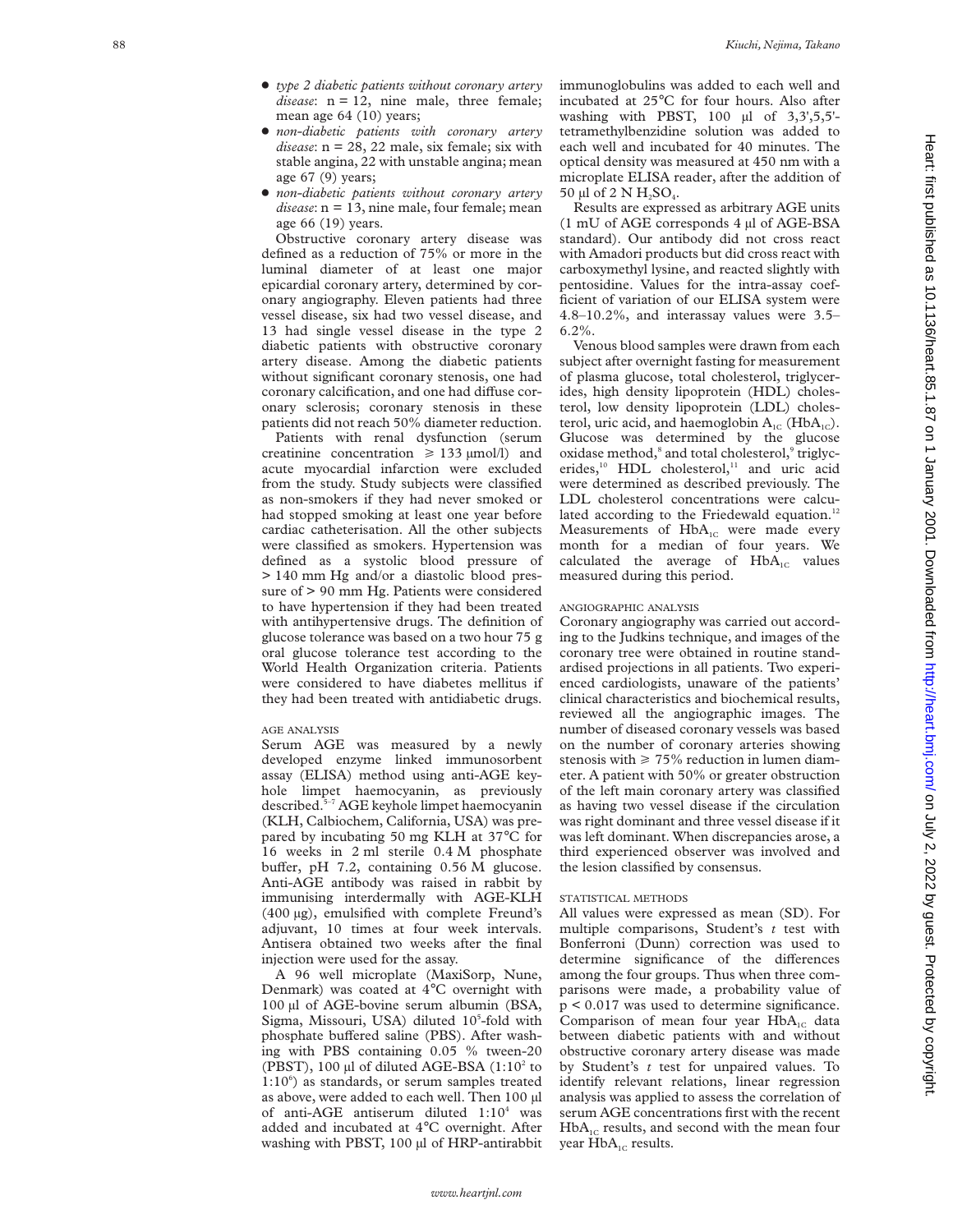*Table 1 Clinical characteristics of the study subjects*

| Characteristic                  | <b>NIDDM</b>       |                  | Normal glucose tolerance |                 |
|---------------------------------|--------------------|------------------|--------------------------|-----------------|
|                                 | Normal<br>$(n=12)$ | CAD.<br>$(n=30)$ | Normal<br>$(n=13)$       | CAD<br>$(n=28)$ |
| Age (years)                     | 64 (10)            | 64 (10)          | 66 (19)                  | 67(9)           |
| Sex (male/female)               | 9/3                | 23/7             | 9/4                      | 22/6            |
| Hypertension $(\% )$            | 67                 | 73               | 69                       | 71              |
| Smokers (%)                     | 67                 | 70               | 69                       | 68              |
| Duration of diabetes (years)    | 9.1(2.9)           | 9.3(3.4)         |                          |                 |
| Fasting blood sugar (mmol/l)    | 9.66(3.02)         | 9.43(3.34)       | 5.31(0.39)               | 5.57(0.75)      |
| $HbA_{1}$ (%)                   | 8.5(1.1)           | 8.4 (1.5)        | 5.0(0.5)                 | 5.2(0.4)        |
| Mean four year $HbA_{1}$ (%)    | 8.1(0.5)           | 9.3(0.5)         |                          |                 |
| Total cholesterol (mmol/l)      | 5.22(0.92)         | 5.18(0.99)       | 5.09(0.77)               | 5.27 (0.87)     |
| LDL cholesterol (mmol/l)        | 3.73(0.63)         | 3.69(0.70)       | 3.66(0.81)               | 3.67(0.61)      |
| HDL cholesterol (mmol/l)        | 1.24(0.33)         | 1.24(0.31)       | 1.27(0.57)               | 1.33(0.31)      |
| Triglycerides (mmol/l)          | 1.37(0.73)         | 1.36(0.64)       | 1.34(0.76)               | 1.37(0.69)      |
| Uric acid (umol/l)              | 310 (89)           | 313 (92)         | 321 (85)                 | 326 (79)        |
| Microalbuminuria (with/without) | 3/9                | 7/23             |                          |                 |

Values are mean (SD) or n.

CAD, coronary artery disease; NIDDM, non-insulin dependent diabetes mellitus.

#### **Results**

CHARACTERISTICS OF THE STUDY GROUPS The clinical characteristics of the study subjects are shown in table 1. No statistical differences were observed for age, sex, or the proportion of hypertensive subjects and smokers among the four groups. The four groups did not differ in the serum concentrations of total cholesterol, LDL cholesterol, HDL cholesterol, triglycerides, and uric acid. The fasting serum glucose and  $HbA_{1C}$  concentrations were significantly higher in the diabetic groups than in the non-diabetic groups. There were no differences between diabetic patients with and without obstructive coronary artery disease with respect to fasting serum glucose and recent  $HbA_{1C}$ .

RELATION BETWEEN SERUM AGE AND HBA1c The serum concentrations of AGE were positively correlated with serum mean four year  $HbA_{1C}$  ( $r = 0.46$ ,  $p < 0.01$ ) but not with recent serum  $HbA_{1C}$  ( $r = 0.24$ ) (fig 1).

SERUM AGE AND CORONARY ARTERIOSCLEROSIS Serum AGE was significantly higher in the diabetic patients with obstructive coronary artery disease  $(5.5 \ (2.5) \text{ mU/ml})$  than in those without (2.8 (0.5) mU/ml), and it was also higher than in non-diabetic patients with and



*Figure 1*  $\;$  *Scatterplot showing relation between AGE and recent HbA<sub>1c</sub> (left), and mean<br>four year HbA<sub>1c</sub> (right). Recent HbA<sub>1c</sub> was not correlated with serum AGE, whereas there was a significant but weak correlation between mean four year HbA<sub>1C</sub> and serum AGE*  $(r = 0.46, p < 0.01)$ .



*Figure 2 Serum AGE concentrations and the severity of coronary arteriosclerosis in the diabetic patients with obstructive coronary artery disease. Serum AGE increased with the severity of coronary arteriosclerosis in the diabetic patients with obstructive coronary artery disease.*



*Figure 3 Serum AGE concentrations and the severity of coronary arteriosclerosis in the non-diabetic patients with obstructive coronary artery disease. Serum AGE did not increase in these patients and did not correlate with the severity of the coronary arteriosclerosis.*

without obstructive coronary artery disease (3.4 (1.0) and 3.2 (0.4) mU/ml, respectively). Serum AGE increased with the severity of coronary arteriosclerosis in the diabetic patients with obstructive coronary artery disease: single vessel disease:  $n = 13$ , 3.4 (0.9) mU/ml; two vessel disease:  $n = 6$ , 5.7 (1.6) mU/ml; three vessel disease:  $n = 11, 7.2$  (2.5) mU/ml (fig 2). AGE values were not increased in the nondiabetic patients with obstructive coronary artery disease and did not correlate with disease severity: single vessel disease:  $n = 16$ , 3.4 (0.7) mU/ml; two vessel disease:  $n = 6, 3.8$  $(1.7)$  mU/ml; three vessel disease:  $n = 6, 3.1$  $(0.8)$  mU/ml) (fig 3).

#### **Discussion**

Incubating proteins with glucose leads, through early products such as Schiff's base and Amadori adducts, to advanced glycation end products. This is referred to as the Maillard reaction. Several investigations have emphasised an important role of AGE in the pathogenesis of diabetic complications. $1-3$ Makita and colleagues showed that concentrations of AGE peptides increased in accordance with the severity of diabetic nephropathy.<sup>2</sup> Ono and colleagues reported that serum AGE concentrations in diabetic patients with proliferative retinopathy were significantly higher than in patients without retinopathy.<sup>3</sup> Recently, Kilhovd and associates found that serum AGE was increased in patients with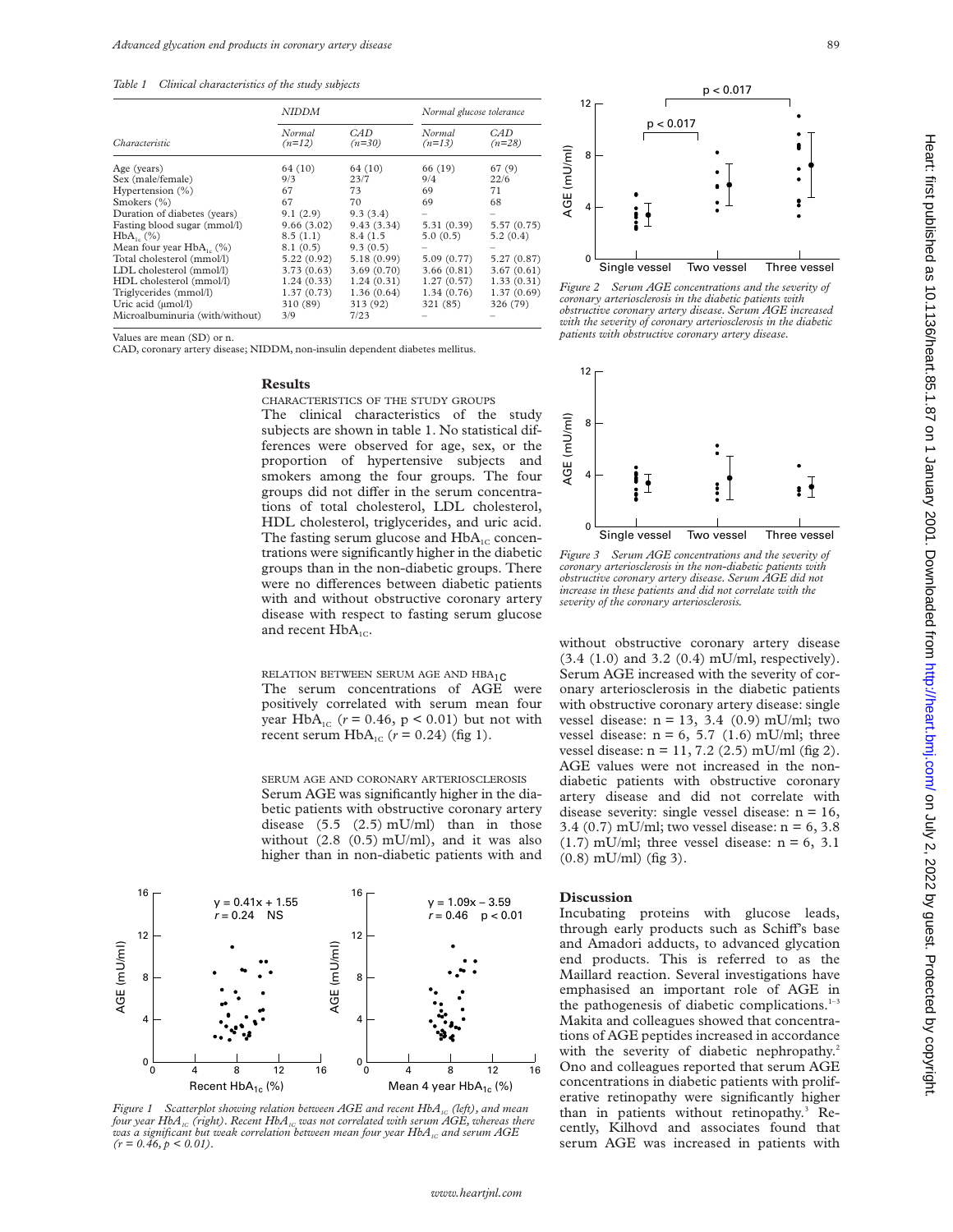type 2 diabetes with coronary heart disease.<sup>13</sup> Thus AGE may play an important role in the development of macrovascular disease as well as microvascular disease in patients with diabetes.

Our major finding in the present investigation was that serum AGE reflected the severity of coronary arteriosclerosis in diabetic patients, independent of other coronary risk factors, including hyperlipidaemia, hypertension, hyperuricaemia, and smoking. It is important to note that serum AGE did not increase in the non-diabetic patients with obstructive coronary artery disease. These results may indicate a role for AGE in the development of macrovascular disease in patients with type 2 diabetes. Hyperglycaemia seems to be associated with increased coronary artery disease. In addition, diabetic patients who have poor glycaemic control also have higher AGE concentrations. Thus the finding that serum AGE in diabetic patients with more severe coronary artery disease is higher than in diabetic patients without coronary disease is hardly surprising. The fact that there was no difference in serum AGE between patients with type 2 diabetes and non-diabetic controls in the absence of coronary artery disease probably reflects the difference in long term glycaemic control. Interestingly, we found serum concentrations of AGE to be correlated with mean four year  $HbA_{1C}$  but not with recent  $HbA_{1C}$  measurements. This suggests that long term poor glycaemic control is related to AGE production.

The mechanism whereby serum AGE concentrations reflect the development of coronary arteriosclerosis in diabetic patients is unclear. There may be several possible mechanisms for AGE involvement in the macrovascular complications of diabetes. AGE bind to specific receptors on endothelial cells, and they can quench nitric oxide and may impair endothelial function.<sup>14</sup> In addition, AGE are capable—through interaction with receptors—of increasing concentrations of NF-KB, a transcription factor which is thought to be involved in the development of atherosclerosis.<sup>15</sup> Furthermore, AGE activates monocytes. Monocytes/macrophages express AGE specific receptors which mediate endocytosis and the degradation of AGE modified proteins.16 Monocytes secrete growth promoting cytokines such as tumour necrosis factor, interleukin 1, and insulin-like growth factor 1. Infiltration of the arterial subendothelial intima by macrophages/monocytes and production of cytokines may cause an abnormal leakage of proteins from the circulation and a progressive constriction of the luminal area in vessels,<sup>17</sup> and may finally lead to the development of atheromatous lesions. Recently, Sun and colleagues examined AGE accumulation and AGE receptor expression in the aorta and heart of rats with streptozotocin induced diabetes.<sup>18</sup> AGE deposition increased in the aorta and myocardial vessels, depending on the period of hyperglycaemia. AGE receptor was expressed in the endothelial and vascular smooth muscle cells. Thus AGE

accumulation may initiate diabetic macroangiopathy through AGE receptors, and the increase in AGE receptor expression by endothelial cells could be a reason why atherosclerosis is accelerated in diabetes.

Another mechanism whereby serum AGE concentrations reflect the severity of coronary arteriosclerosis in diabetic patients may involve the modification of LDL as a result of glycation. It has been proposed that oxidation of the lipid component of LDL plays a central role in the pathogenesis of atherosclerosis. Recently, Bucala and colleagues showed that circulating concentrations of oxidised LDL were raised and correlated significantly with lipid AGE concentrations in diabetic patients.<sup>19</sup> Thus AGE may be involved in the production of oxidised LDL which could also be implicated in the development of coronary arteriosclerosis.

In summary, serum AGE concentrations may be a marker of risk in type 2 diabetic patients with coronary arteriosclerosis, and serum AGE concentrations reflect the severity of the coronary artery disease.

We gratefully acknowledge Minoru Ohtake MD for helpful discussions.

- 1 Brownlee M, Cerami A, Vlassara H. Advanced glycosylation end products in tissue and the biochemical basis of diabetic complications. *N Engl J Med* 1988;**318**:1315–21.
- 2 Makita Z, Radoff S, Rayfield EJ, et al. Advanced glycosylation end products in patients with diabetic nephropathy. *N Engl J Med* 1991;**325**:836–42.
- 3 Ono Y, Aoki S, Ohnishi K, *et al*. Increased serum levels of advanced glycation end products in NIDDM patients with diabetic complications. *Diabetes Care* 1998;**21**:1027.
- 4 Renard C, Shappey O, Wautier MP, *et al*. Recombinant advanced glycation end product receptor pharmacokinetics in normal and diabetic rats. *Mol Pharmacol* 1997;**52**: 54–62.
- 5 Nakayama H, Taneda S, Kuwajima S, *et al*. Production and characterization of antibodies to advanced glycation products on proteins. *Biochem Biophys Res Commun* 1989;**162**: 740–5.
- 6 Berg TJ, Bangstad H-J, Torjesen PA, *et al*. Advanced glycation end products in serum predict changes in the kidney morphology of patient with insulin-dependent diabetes mellitus. *Metabolism* 1997;**46**:661–5.
- 7 Makita Z, Vlassara H, Cerami A, *et al*. Immunochemical detection of advanced glycosylation end products in vivo. *J Biol Chem* 1992;**267**:5133–8.
- 8 Hoffman WS. A rapid photoelectric method for the determination of glucose in blood and urine. *J Biol Chem* 1937;**120**:52–5.
- 9 Richmond W. Preparation and properties of a cholesterol oxidase from Nacardia sp and its application to the enzymatic assay of total cholesterol in serum. *Clin Chem* 1973;**19**:1350–6.
- 10 Fletcher MJ. A colorimetric method of estimating serum triglycerides. *Clin Chim Acta* 1968;**22**:393–7.
- Didez LI. Separation and quantitation of subclasses of human plasma high density lipoproteins single precipitation procedure. *J Lipid Res* 1982;**23**:1206– 23.
- 12 Friedewald WT, Levy RI, Fredrickson DS. Estimation of the concentration of low-density lipoprotein cholesterol in plasma, without use of the preparative ultracentrifuge. *Clin Chem* 1972;**18**:499–502.
- 13 Kilhovd BK, Thorsby P, Berg TJ, *et al*. Serum levels of advanced glycation end products are increased in patients with type 2 diabetes and coronary heart disease. *Diabetes Care* 1999;**22**:1543–8.
- 14 Bucala R, Tracey KJ, Cerami A. Advanced glycosylation products quench nitric oxide and mediate defective endothelium-dependent vasodilatation in experimental diabetes. *J Clin Invest* 1991;**87**:432–8.
- 15 Bierhaus A, Chevion S, Chevion M, *et al*. Advanced glycation end product-induced activation of NF-KB is suppressed by  $\alpha$ -lipoic acid in cultured endothelial cells *Diabetes* 1997;**46**:1481–90.